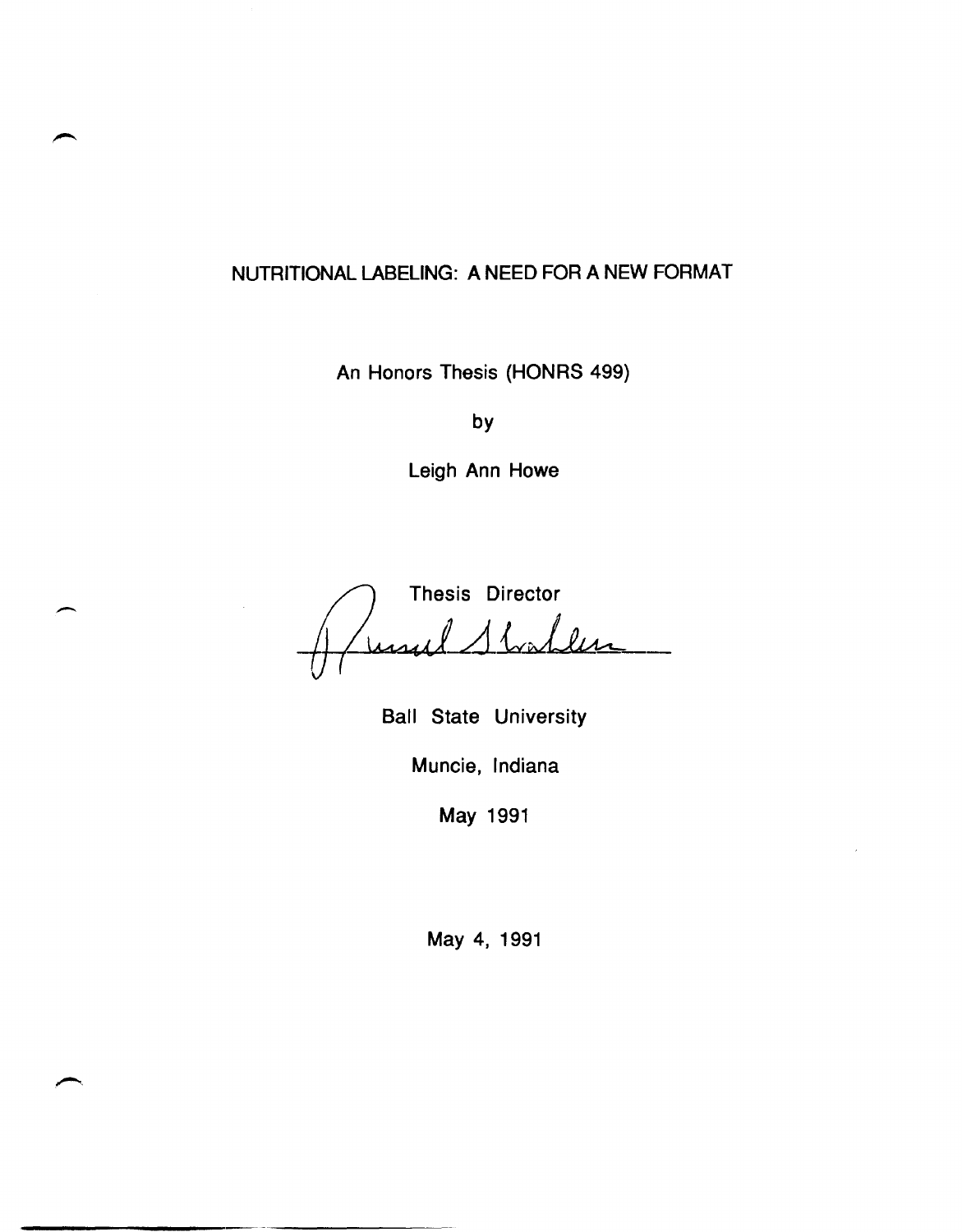

#### THE NEED FOR NEW NUTRITIONAL LABELS

#### The Health Conscious American Society

The rise of a health conscious society across the nation has brought nutrition into the eyes of the consumer. The days of potato chips and candy bars seem to be over for some people. Consumers are becoming more health oriented. Consumers want to become more aware of the ingredients in the foods they purchase. A boom of information has been introduced to society about what is healthy and what is health threatening. Some information has been available for quite some time but is getting renewed attention. The nutritional labels found on food products are an example of information that has been available for some time. With all the information that is available to consumers are they able to attain, comprehend, and use this wealth of information about nutrition that is available to them?

The growing concern for a healthy diet is a trend that is needed in the United States. Evidence shows that many Americans are improperly nourished (Jacoby 1977). While some malnourishment can be attributed to poverty levels, not all malnourished is the result of this problem. A significant portion of the people in the United States suffer from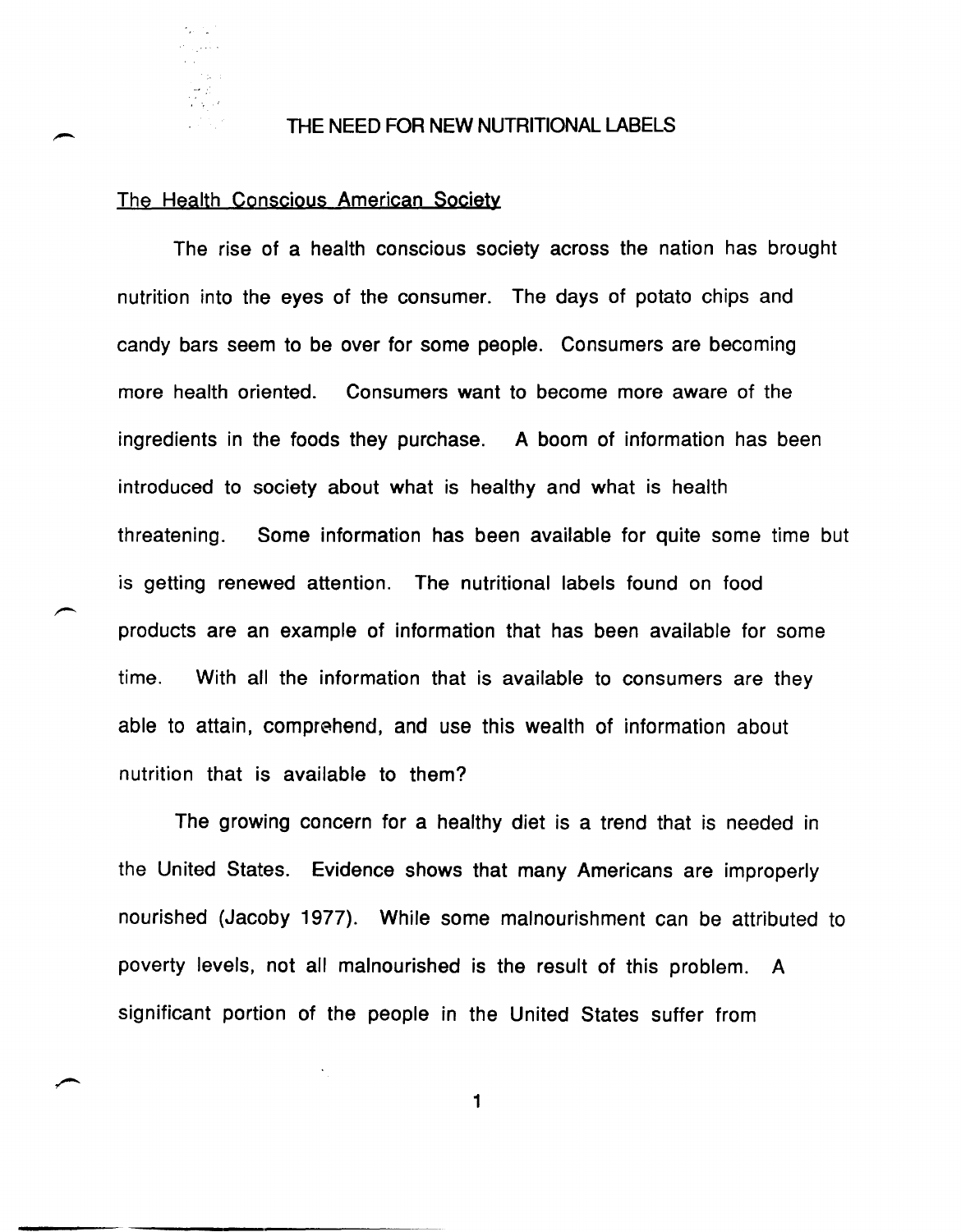malnourishment or are at high risk for developing nutritional problems. The reason for such malnourishment is the lack of understanding of a wellbalanced diet and the nutrients needed to attain a healthy diet {Jacoby 1977}. The remedy for this problem is education. The producers of food must educate the public, and the schools must educate the children to solve the problem. Consumers must be educated to use the information that is available to them.

#### Understanding Nutrition and Nutritional Labels

-

-

Directly related to the lack of knowledge of the ingredients of a healthy diet and the inability to define certain nutrients, is the problem consumers have understanding the nutritional labels that are provided on packaged food. It is incorrect to assume that the producers of food products are communicating the nutrients in their products by just printing them on the product {Jacoby 1977}. Consumers say they want and will use the information provided by nutritional labels and even a large percentage are willing to pay extra for a product that has a nutritional label{Jacoby 1977}. Few consumers, though, comprehend nutrition information in the form currently provided on the package.

The consumer may have difficulty understanding a nutritional label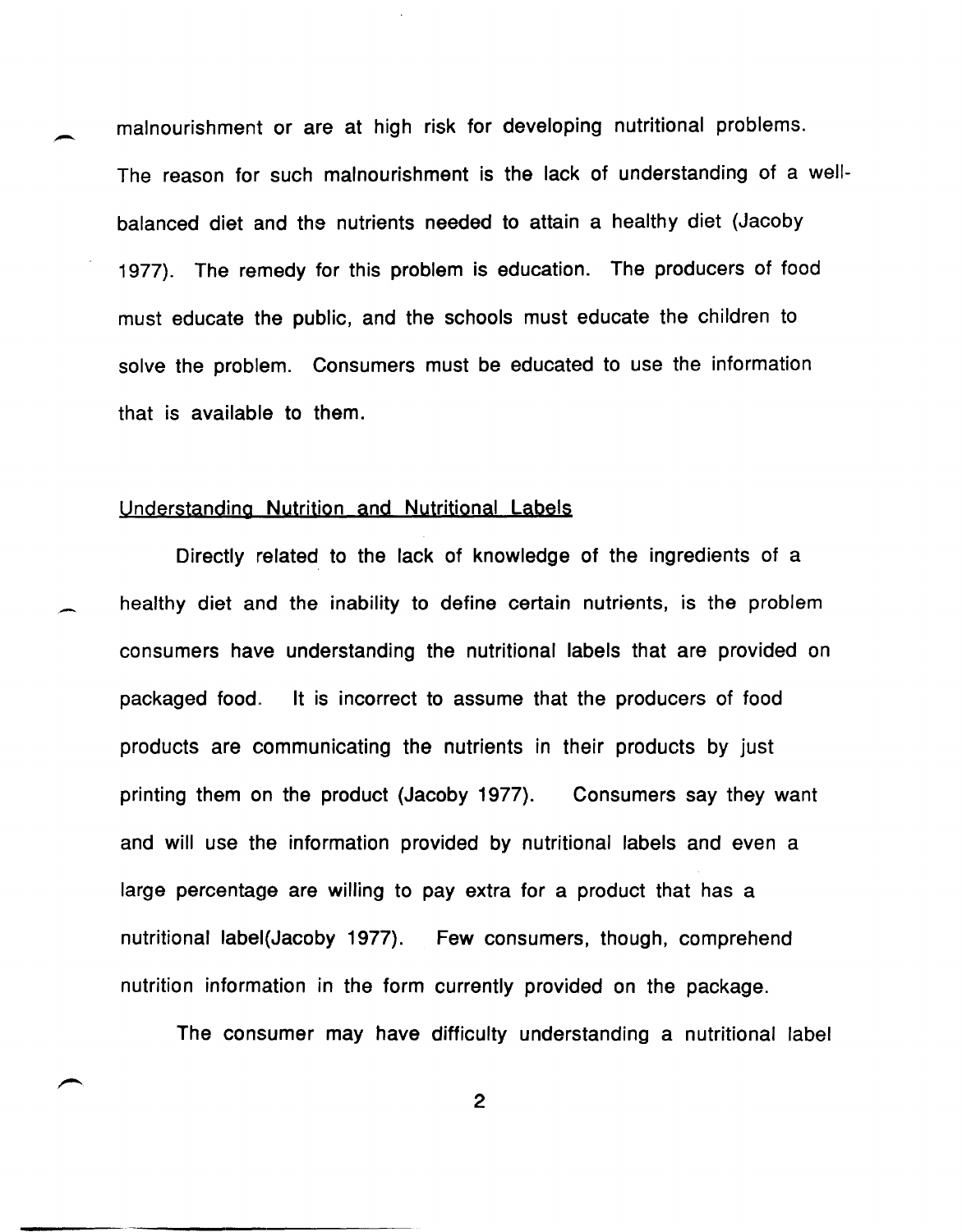for any one of four reasons (Muller 1985). The format, or the manner in which the information is organized and printed, is inadequate and confusing to the consumer. While the label may seem to have a wealth of information included, the label may not provide information on a certain nutrients or the information available may be presented in a way that in not easily sorted and understood. The consumer may become confused as to what certain numbers represent. For example, consumers might regard the nutrient value as reflecting the entire contents of the box, not of a serving size. This could be a threat if the consumer is on a salt conscious diet or closely watching the intake of some other nutrient.

-

-

The wide variation among brands in the use of nutritional information may also hinder the understanding of nutritional labels by consumers. Two different brands may have two different serving sizes for a similar product. One product may have three ounces listed as a serving size while the next product may list four ounces as the serving size. This does not permit the consumer to compare the nutrients in the two packages without taking the time to compute the difference. Some the computation can become complicated, also confusing the consumer.

The lack of knowledge by the consumer as to the importance of each nutrient may also limit the understanding and use of nutritional labels.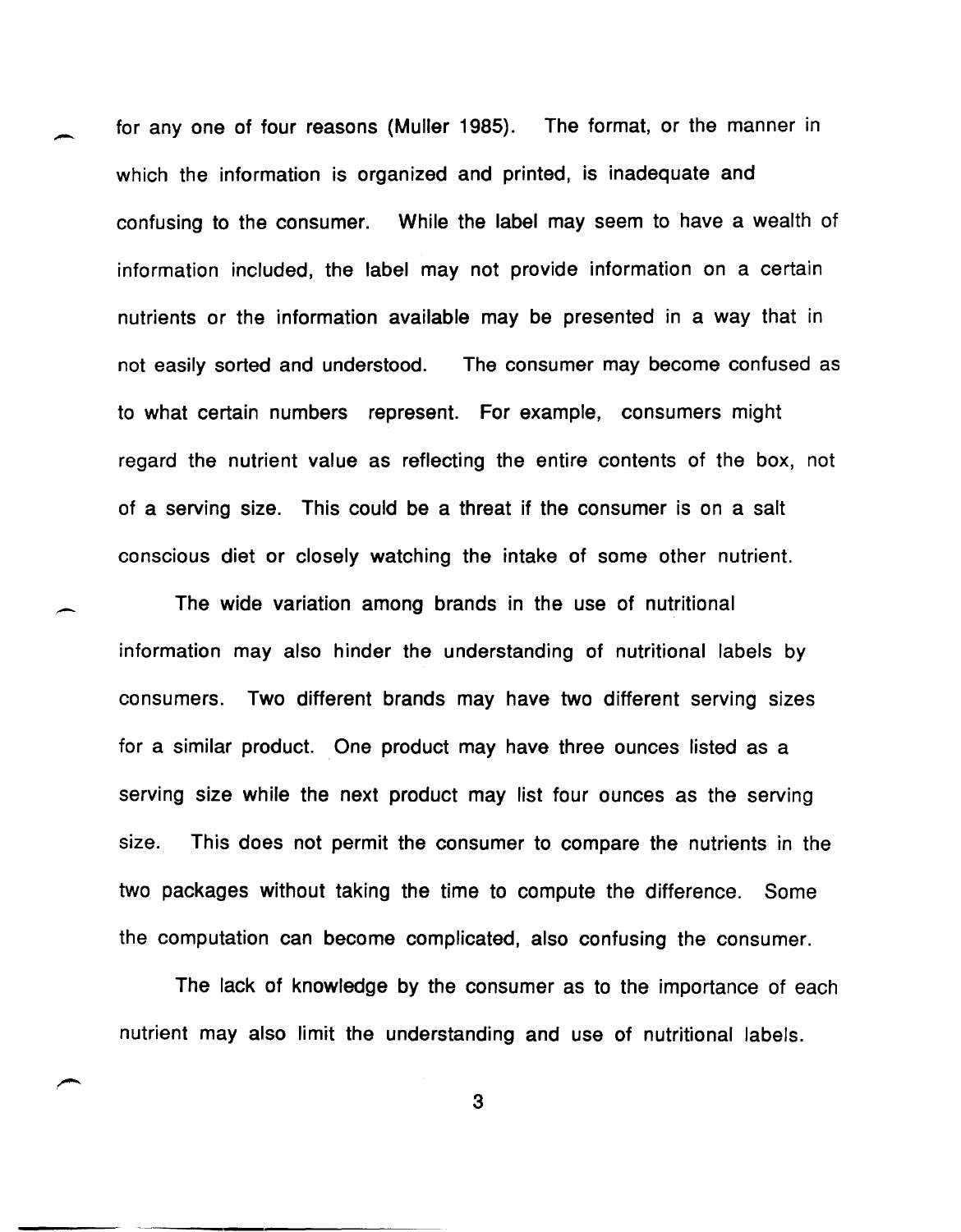The labels do not convey the importance of certain nutrients on the label. How can the amount of Vitamin B mean anything to the consumer if they do not know exactly what Vitamin B does for them and why it is important for good health?

-

-

Finally, the amount of information conveyed on the nutritional label may be overwhelming. Consumers may not either have the ability or the motivation to comprehend and use the information presented. Consumers shopping for multiple items my find the analysis of each labeled product they are considering requires too much time and effort to process.

In order to diminish these problems and encourage consumers to acquire and comprehend the information provided by nutritional labels, certain steps must be taken. Steps must be taken to educate the consumer. Once educated, the effort involved in acquiring, understanding and using the information must be lowered. Three areas exist where the consumer must exert effort: (1) acquiring the relevant information; (2) combining all the information; (3) understanding the information. (Russo 1985)

### Increasing the Understanding of Nutrition and Nutritional Labeling

Two paths can be taken to reduce the effort exerted by the consumer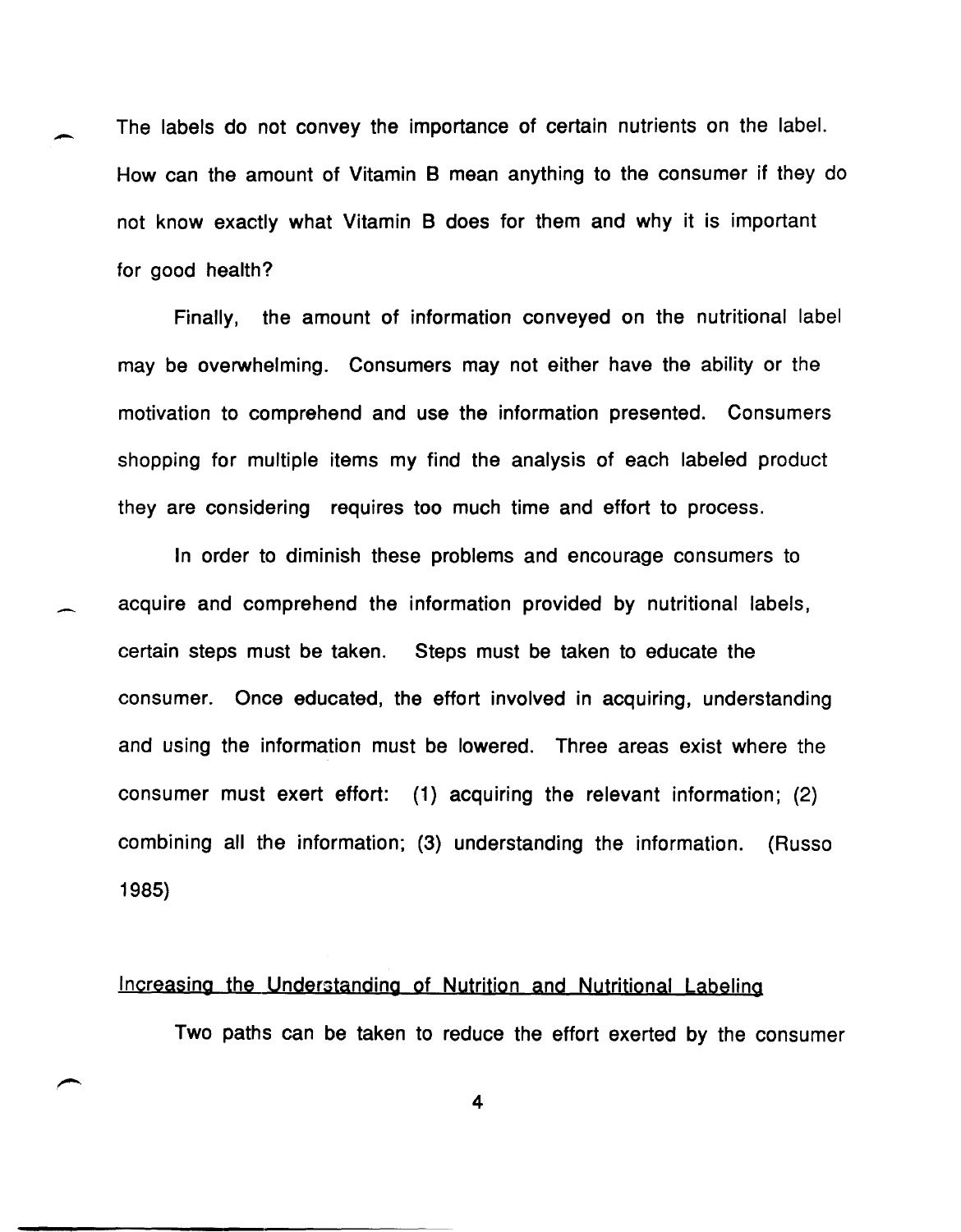to acquire, understand, and use the information provided by nutritional labels (Russo 1985). The perceived benefits of acquiring and understanding the information on nutritional labels can be increased. This would probably be achieved through education programs to inform the consumer about the nutritional labels and the importance of the nutritional information that is provided. This would provide the consumer with the motivation to expend the effort to use the nutritional labels. The second path would be to decrease the effort in using the nutritional labels. This can be done by formatting the labels to make them easier to read and understand. If the perceived benefits outweigh the costs, consumers will acquire, comprehend, and use the information provided by nutritional labels.

-

-

Educational programs to teach the consumers about nutrition will take national commitment. An effort of this size would take an enormous amount of cooperation among food producers, government, and the people. The results will be slow to be realized. Learning is process that takes time and experience. Nutrition is currently being taught in most high schools. This is a practice that must continue to ensure the health the younger generations.

The format and information included in the nutritional labels will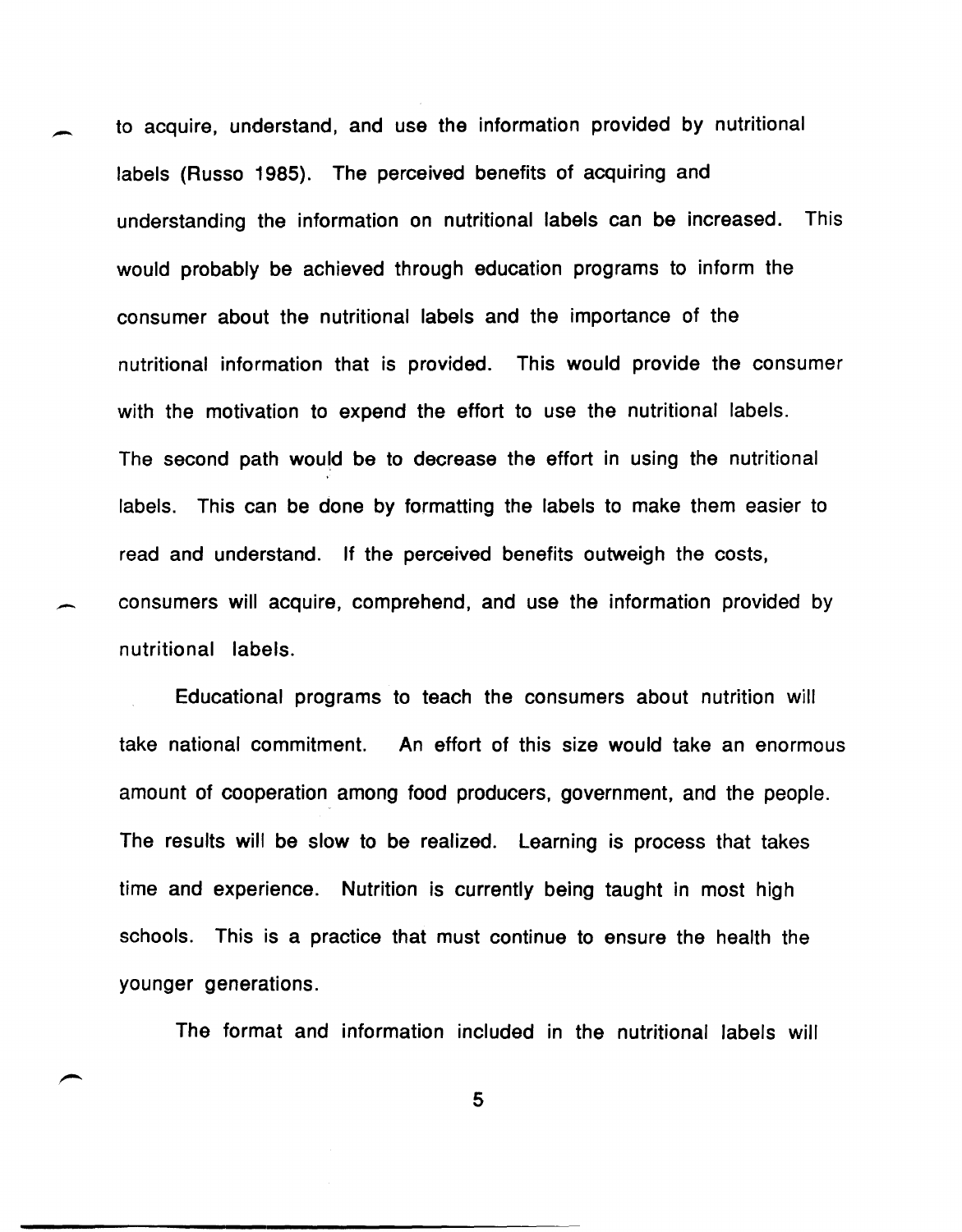have to be changed to make them easier to understand. It has been shown that consumers feel more satisfied and less in need of more information when the information is presented in percentage format (Scammon 1977). Some of the proposed changes are simple visual cues, pictures and graphs, rating systems, and nutrition scores (Stephenson 1980). The need for a more understandable format is definitely established.

#### NUTRITIONAL LABELING REGULATIONS

#### Regulatory History

In the early 1970's, The Food and Drug Administration (FDA) proposed to establish regulations on nutrition labeling. There was a need for a single set of standard nutrient requirements that would apply to nutritional labeling. The development of the nutritional label began. The proposal for the regulation was published in 1972 and revised in 1973. The final regulation was published on January 19, 1973. The regulation said nutritional labeling was voluntary unless a vitamin or mineral is added to a product or a specific nutrition claim is made. Nutrient quantities were to be declared in relation to the average or usual serving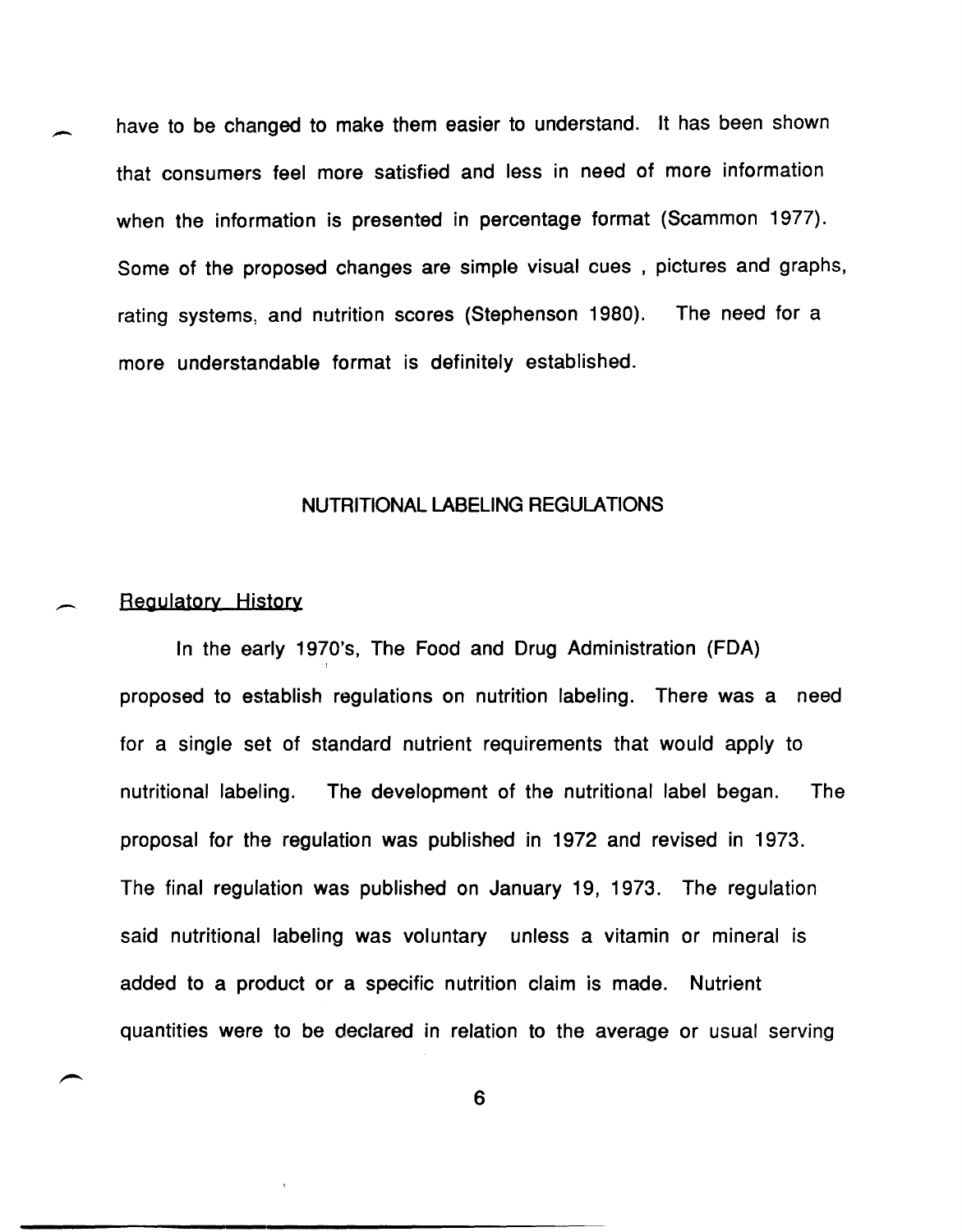of the product as packaged. The required format for nutritional labeling included a tabular listing of calorie content, the amounts in grams of protein, carbohydrate, and fat, and the percentages of U.S. Recommended Daily Allowances (U.S. RDA) for protein and seven vitamins and minerals (vitamin A, vitamin C., thiamine, riboflavin, niacin, calcium, and iron.) Additional vitamins and minerals could be listed if desired (Food and Drug Administration, 1990). The FDA continually studied the need for changes in the nutritional labeling of food products.

#### The Need to Change

--

-

Comments received by the FDA in 1989 indicated a great desire for more food products to have nutritional labels and for the label to have more information about the nutrients that have been identified as important in maintaining good health. The concern for health by the public had grown tremendously in the last 20 years. Citizens are curious about the relationship between diet and health and the role of certain elements in the cause of particular diseases{Federal Register FDA, 1990). However, the information on food labels left consumers unable to determine how certain individual foods fit into their diets. The labels did not require information about some of elements that were most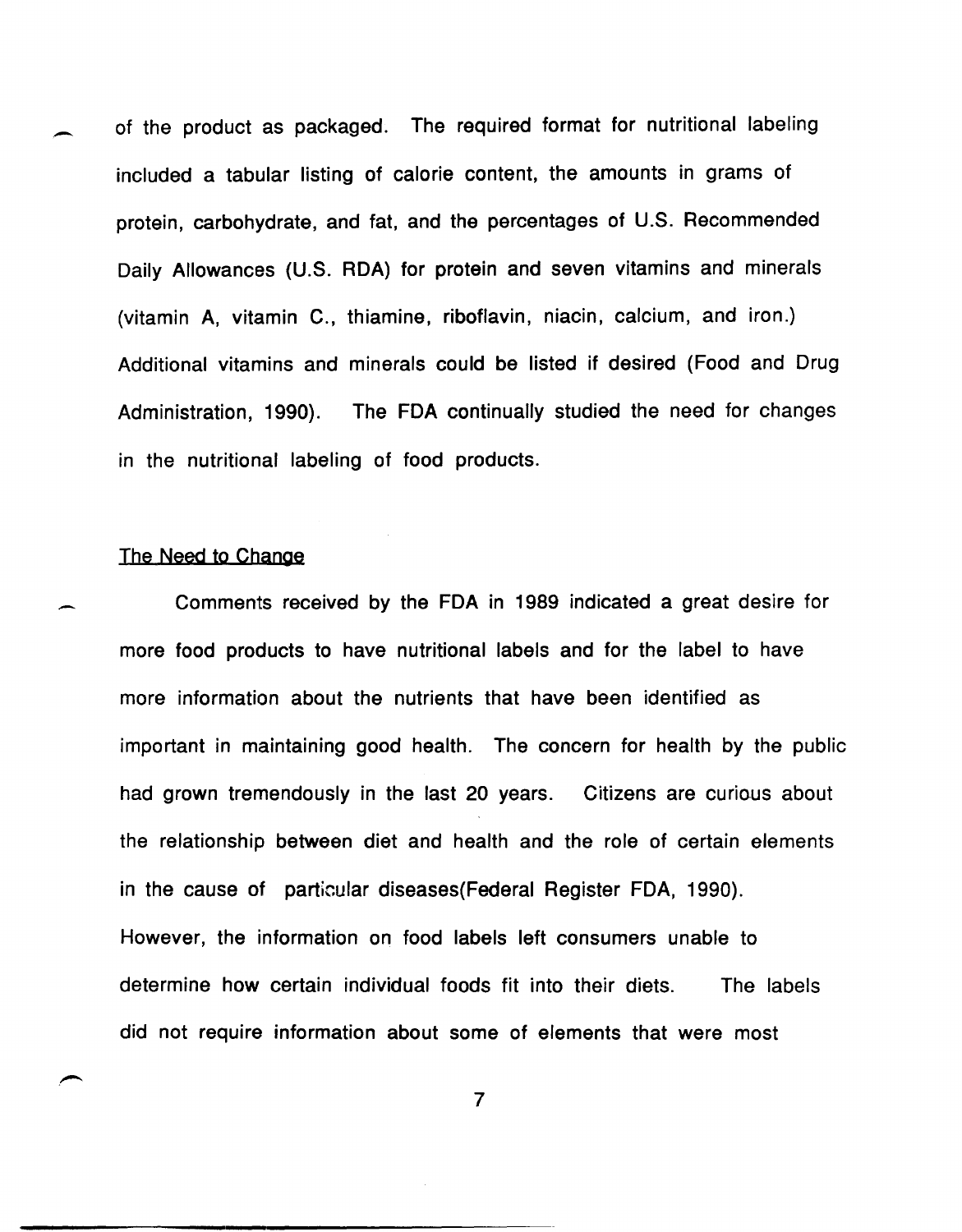important. Changes became extremely important to make the nutritional labels useful the consumer.

It is estimated that approximately sixty percent of packaged food products carry nutritional labeling (Federal Register FDA, 1990). Strong interest in has been expressed by consumers in having nutritional labeling on more food products.

#### The Proposed Regulations

The FDA has proposed to change the nutritional labeling requirements to require labeling on most products that are meaningful sources of nutrients. Also, the FDA has proposed to revise the list of required nutrients and the conditions, or formats, for listing nutrients in the label. Some proposed changes include: calories from fat, saturated fatty acids, cholesterol, and dietary fiber, and to make the listing of thiamin, riboflavin, and niacin optional{Food and Drug Administration, 1990).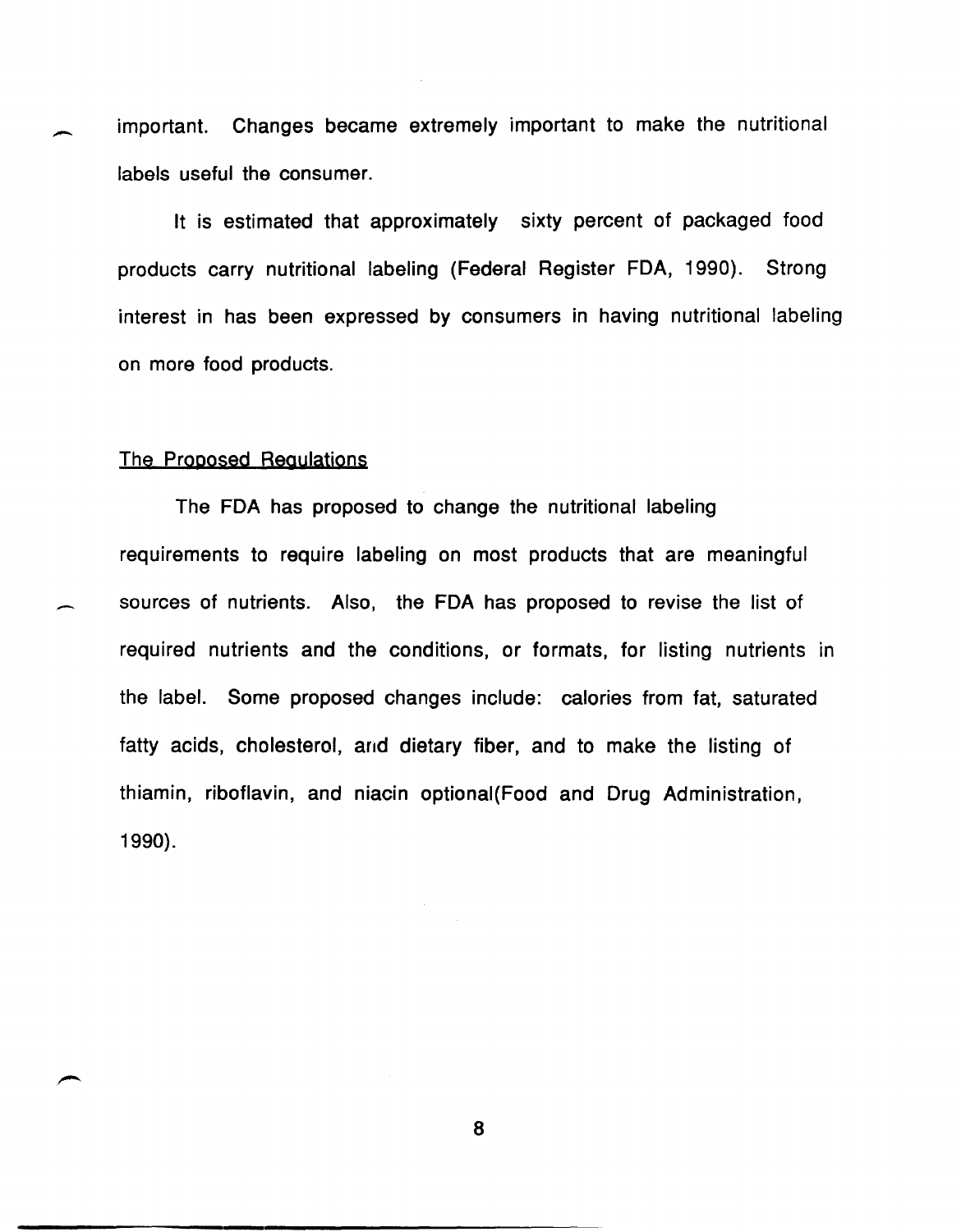#### SUGGESTED NEW FORMATS

As discussed in the previous sections, consumers do have trouble comprehending nutritional labeling in the format that is currently being used by producers. In the following labels, several changes have been made to the format in attempt to make them more understandable to the average consumer. The use of bar graphs, pie charts and rating dots are employed. These visual cues are used to make the information included in the nutritional label easier for the consumer to understand and relate to his/her own diet.

With each suggested new format, several variations are presented. First, the visual cue for the U.S. RDA of the nutrients are shown in the same order as on current labels. The bar graph, pie chart, or rating dots are substituted for the actual numerical value. Second, the numerical values are added and given along with the visual cue. Third the nutrients are arranged in descending order in regards to the U.S. RDA of each nutrient. Fourth, the numerical values are added to the descending order visual cues.

The following suggested new formats for nutritional labels resulted from the apparent need for a better understanding of nutritional labels and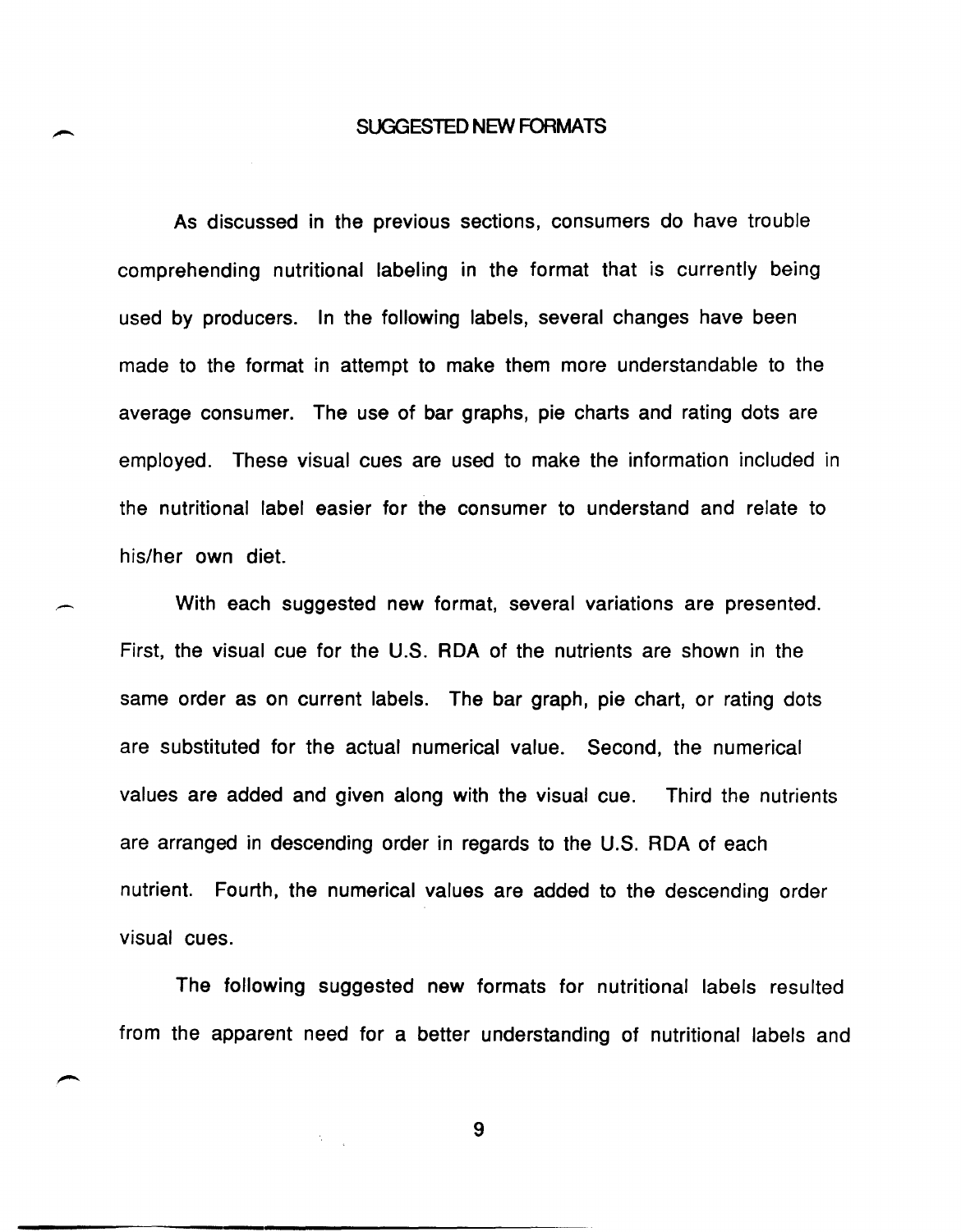the interest suggested by the FDA with the new proposal for nutritional labeling. Only the format on the label will be changed. The information in the labels will remain the same as the information currently being used in nutritional labels.

 $\bar{r}$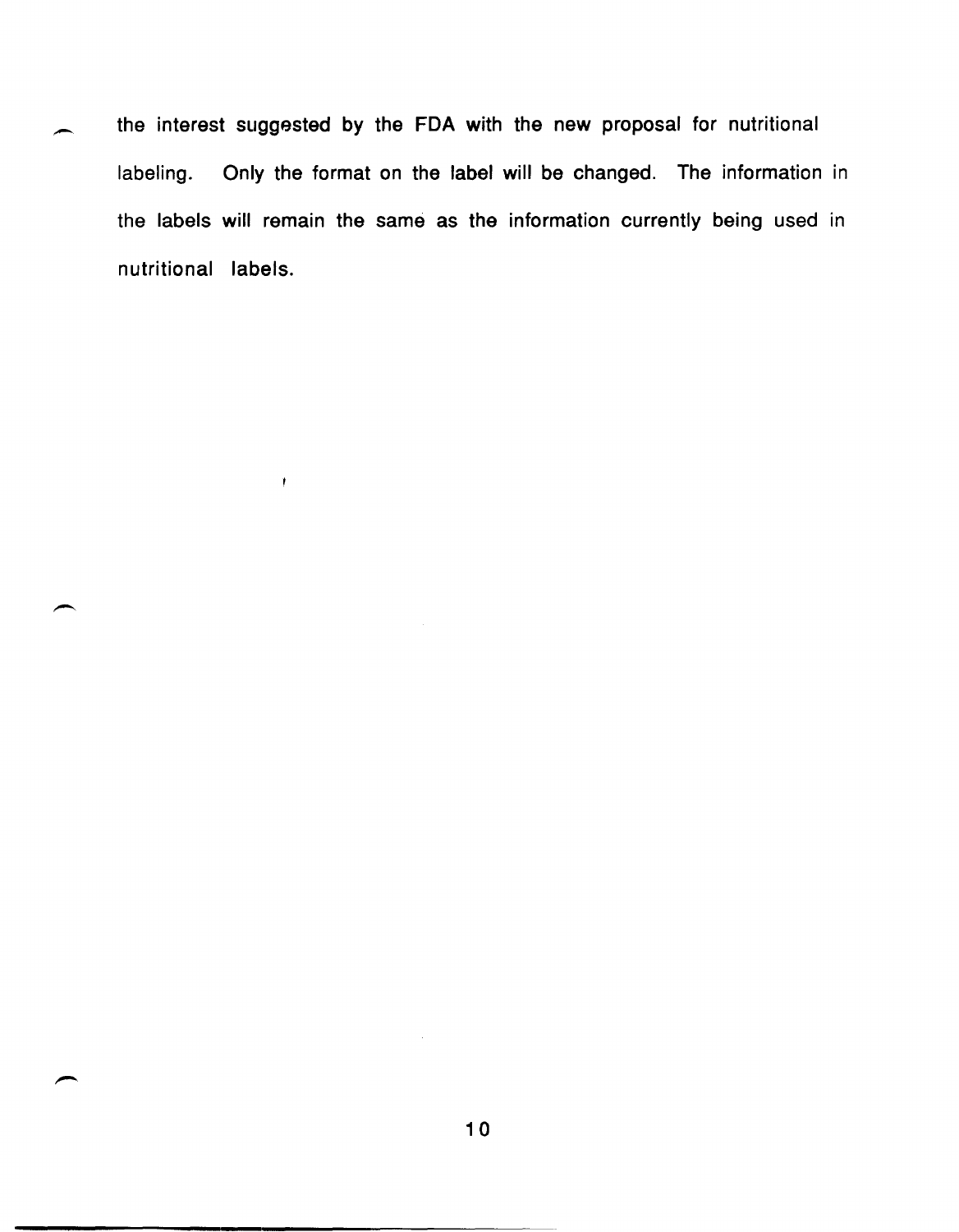## The Current Format

## **Nutritional Information Per Serving**

| Serving size $\ldots \ldots \ldots \ldots 120z$ |  |
|-------------------------------------------------|--|
| Serving per pkg 4                               |  |
| Calories 170                                    |  |
| Protein 6g                                      |  |
| Carbohydrate 31g                                |  |
|                                                 |  |
| Sodium $\ldots \ldots \ldots \ldots 380$ mg     |  |
|                                                 |  |

# **Percentage of U.S. Recommended Daily Allowance** (U.S. **RDA)**

-

 $\mathcal{L}^{\text{max}}_{\text{max}}$ 

| Vitamin A 35                    |  |
|---------------------------------|--|
|                                 |  |
| Thiamine 25                     |  |
| Riboflavin 18                   |  |
|                                 |  |
|                                 |  |
|                                 |  |
| Vitamin D. 25                   |  |
| Folic Acid 50                   |  |
| Phosphorous 29                  |  |
|                                 |  |
| • Contains Less Than 2% Of      |  |
| The U.S. RDA of These Nutrients |  |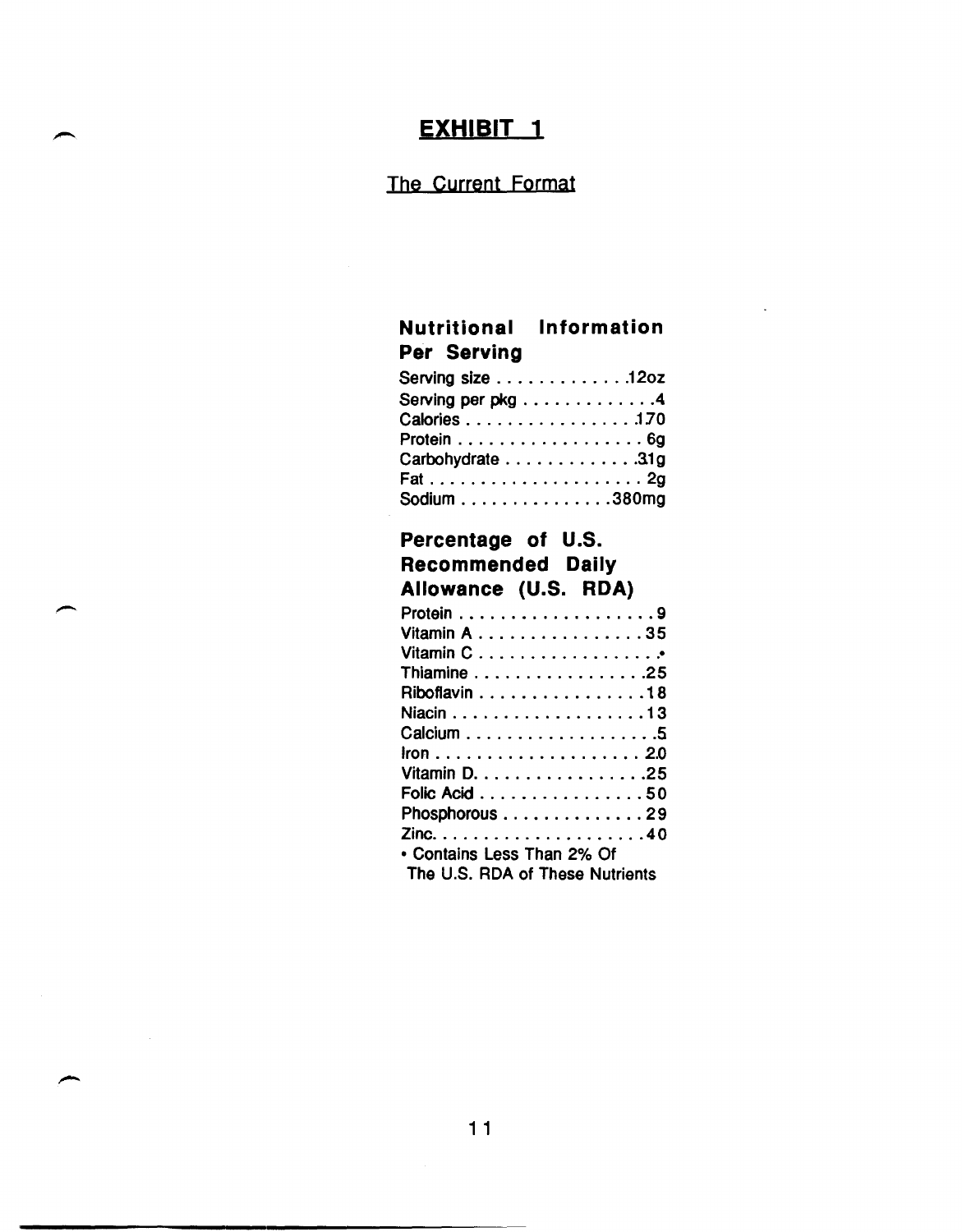#### The Bar Graph Format

The changes included in this format are from actual numbers to a visual cue, the shaded bar represents the U.S. RDA of the certain nutrients included in the nutritional label. Four variations of this format are included: bar graph representations, bar graph representations with percentages in number form, descending bar graph representations, descending bar graph representations with percentages in number form.

 $\mathcal{L}^{\text{max}}$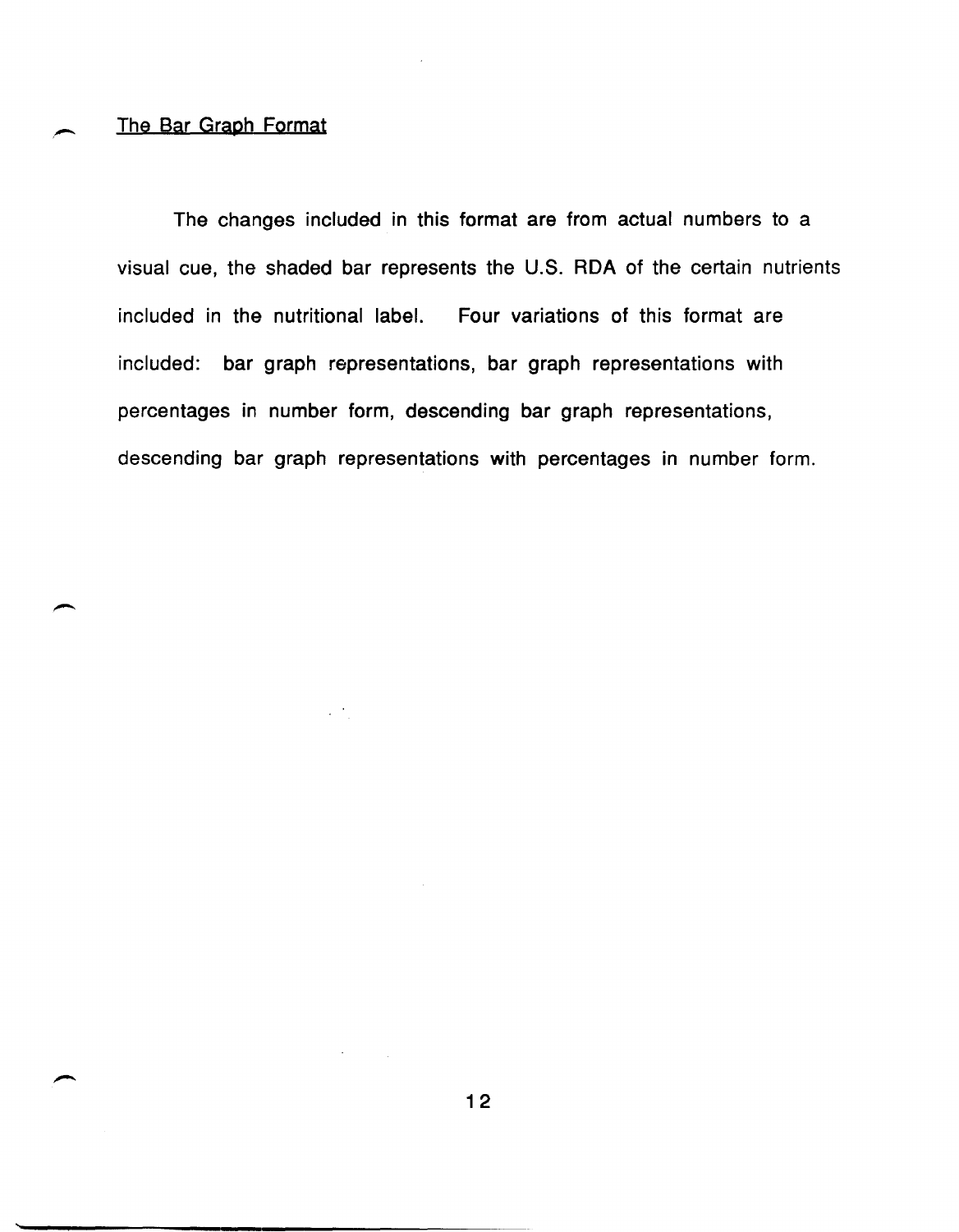#### The Bar Graph Format

### **Nutritional Information Per Serving**

| Serving Size $\dots\dots\dots\dots$ 1202 |  |
|------------------------------------------|--|
| Serving per pkg 4                        |  |
| Calories 170                             |  |
|                                          |  |
| Carbobhydrate31g                         |  |
|                                          |  |
| Sodium 380mg                             |  |

#### Percentage of U.S. **Recommended Daily** Allowance (U.S. RDA)



• Contains Less Than 2% Of The U.S. RDA of These Nutrients

### **Nutritional Information** Per Serving

| $\texttt{Serving Size}\dots\dots\dots\dots\texttt{120Z}$ |  |
|----------------------------------------------------------|--|
| Serving per p $kg$ 4                                     |  |
| Calories 170                                             |  |
|                                                          |  |
| Carbobhydrate 31g                                        |  |
|                                                          |  |
| Sodium 380mg                                             |  |

### Percentage of U.S. **Recommended Daily** Allowance (U.S. RDA)



• Contains Less Than 2% Of The U.S. RDA of These Nutrients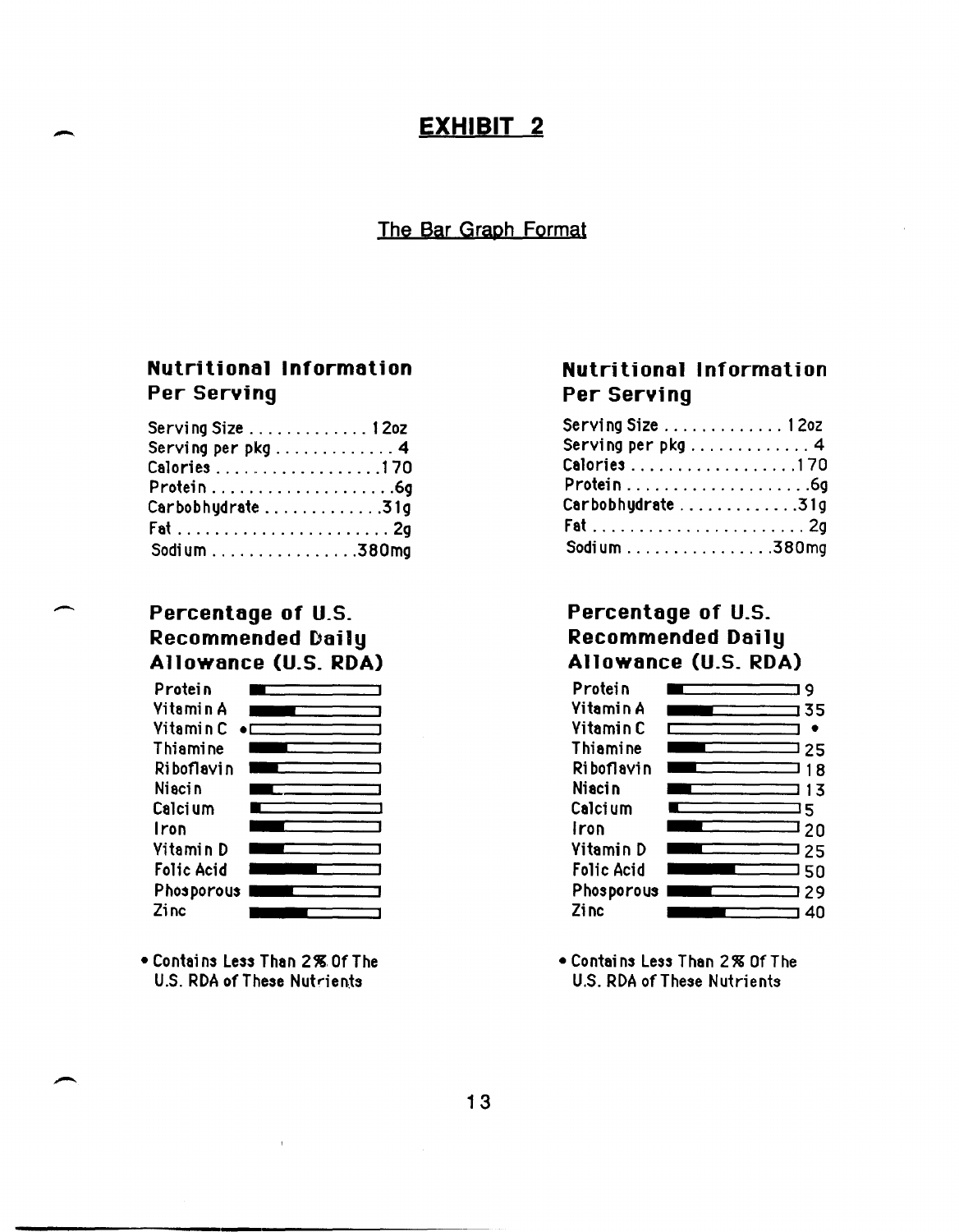# The Descending Bar Graph Format

### **Nutritional Information Per Serving**

| Serving Size $\dots\dots\dots\dots$ 120z |  |
|------------------------------------------|--|
| Serving per pkg 4                        |  |
| Calories 170                             |  |
|                                          |  |
| Carbobhydrate31g                         |  |
|                                          |  |
| Sodium 380mg                             |  |

### Percentage of U.S. **Recommended Daily** Allowance (U.S. RDA)



• Contains Less Than 2% Of The U.S. RDA of These Nutrients

# **Nutritional Information Per Serving**

| Serving Size 12oz                   |  |
|-------------------------------------|--|
| Serving per pkg $\dots\dots\dots$ 4 |  |
| Calories 170                        |  |
|                                     |  |
| Carbobhydrate31g                    |  |
|                                     |  |
| Sodium 380mg                        |  |

### Percentage of U.S. **Recommended Daily** Allowance (U.S. RDA)



• Contains Less Than 2% Of The U.S. RDA of These Nutrients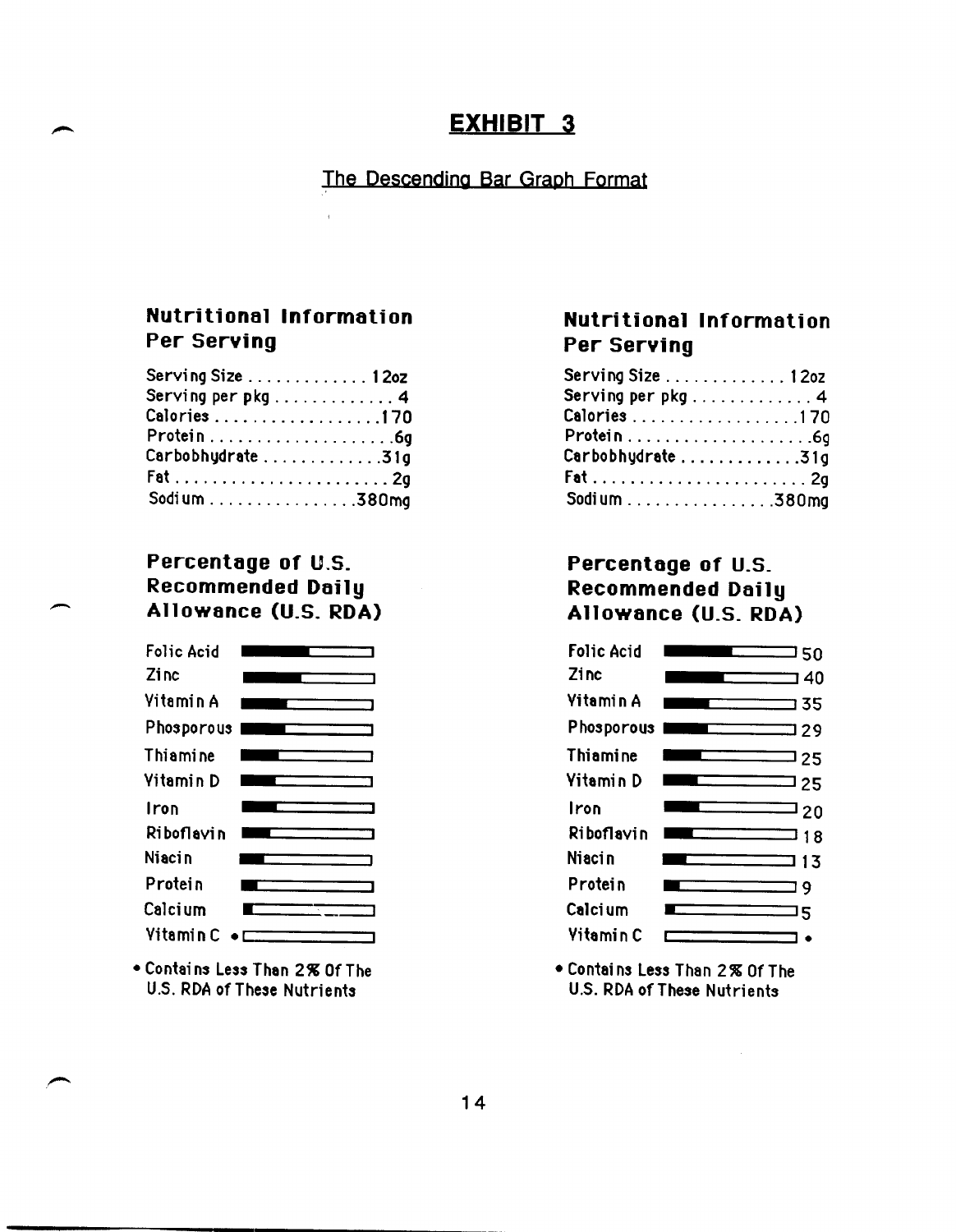#### The Pie Chart Format

Instead of a bar graph, a pie chart is used the visual cue. Again, four variations are included following the same pattern as with the bar graph: pie chart representation, pie chart representation with percentages expressed in number form, descending order pie chart representation, and descending order pie chart representation with percentages expressed in number form.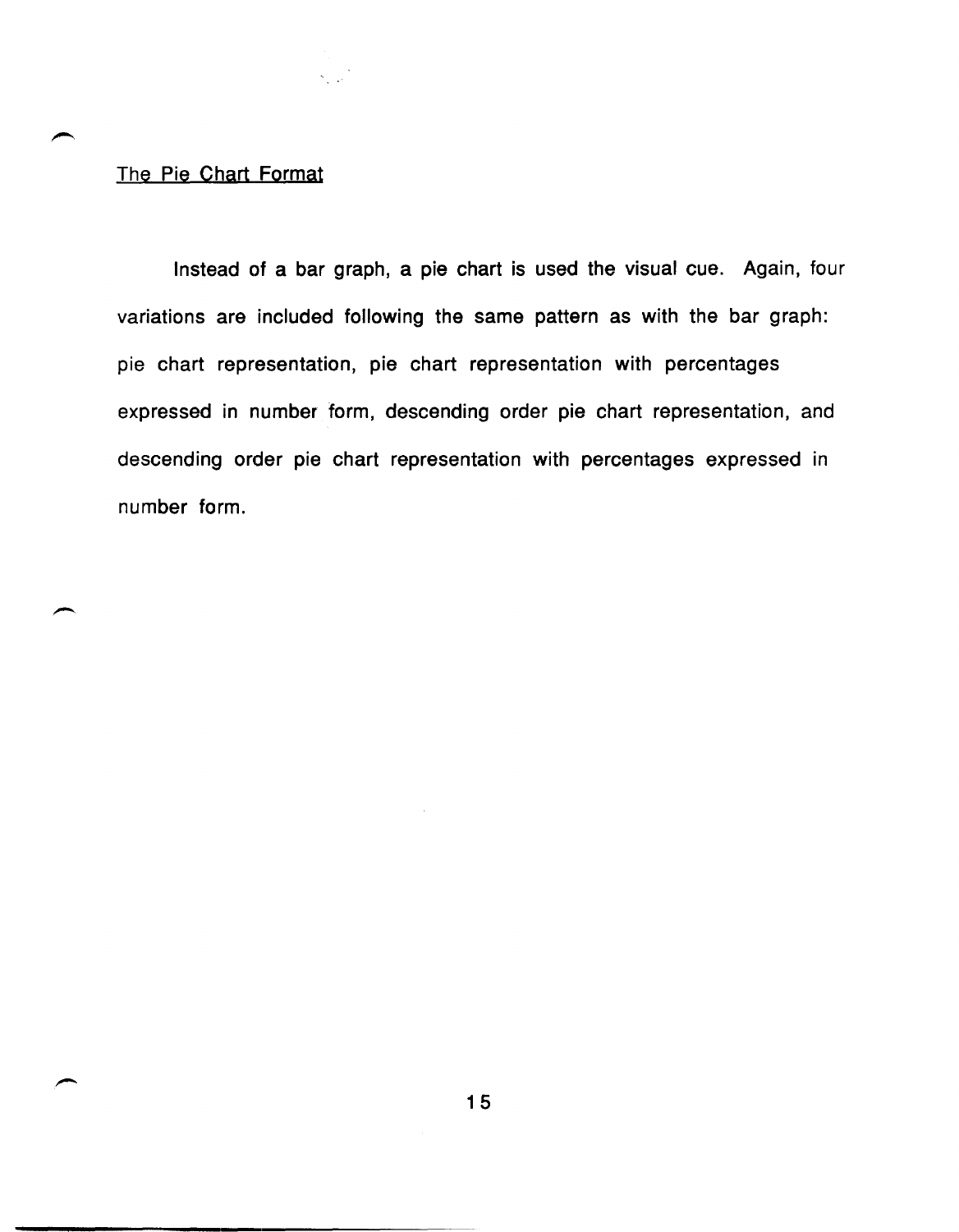# The Pie Chart Format

### **Nutritional Information Per Serving**

| Serving Size $\dots\dots\dots\dots$ 1202                  |  |
|-----------------------------------------------------------|--|
| Serving per pkg 4                                         |  |
| Calories 170                                              |  |
| $Protein \ldots \ldots \ldots \ldots \ldots .6g$          |  |
| Carbobhydrate31g                                          |  |
| $Fat \ldots \ldots \ldots \ldots \ldots \ldots \ldots 2g$ |  |
| Sodium 380mg                                              |  |

# Percentage of U.S. **Recommended Daily** Allowance (U.S. RDA)

Protein **Yitamin C Yitamin A** Niacin Thiamine Riboflavin **Yitamin D** Calcium Iron Zinc **Folic Acid** Phosporous

◯ Contains Less Than 2% Of The U.S. RDA of These Nutrients

# **Nutritional Information** Per Serving

| Serving Size $\dots\dots\dots\dots$ 120z               |  |
|--------------------------------------------------------|--|
|                                                        |  |
| Calories 170                                           |  |
| $Protein \ldots \ldots \ldots \ldots \ldots \ldots 6g$ |  |
| Carbobhydrate31g                                       |  |
|                                                        |  |
| Sodium 380 $mg$                                        |  |

# Percentage of U.S. Recommended Daily Allowance (U.S. RDA)



◯ Contains Less Than 2% Of The U.S. RDA of These Nutrients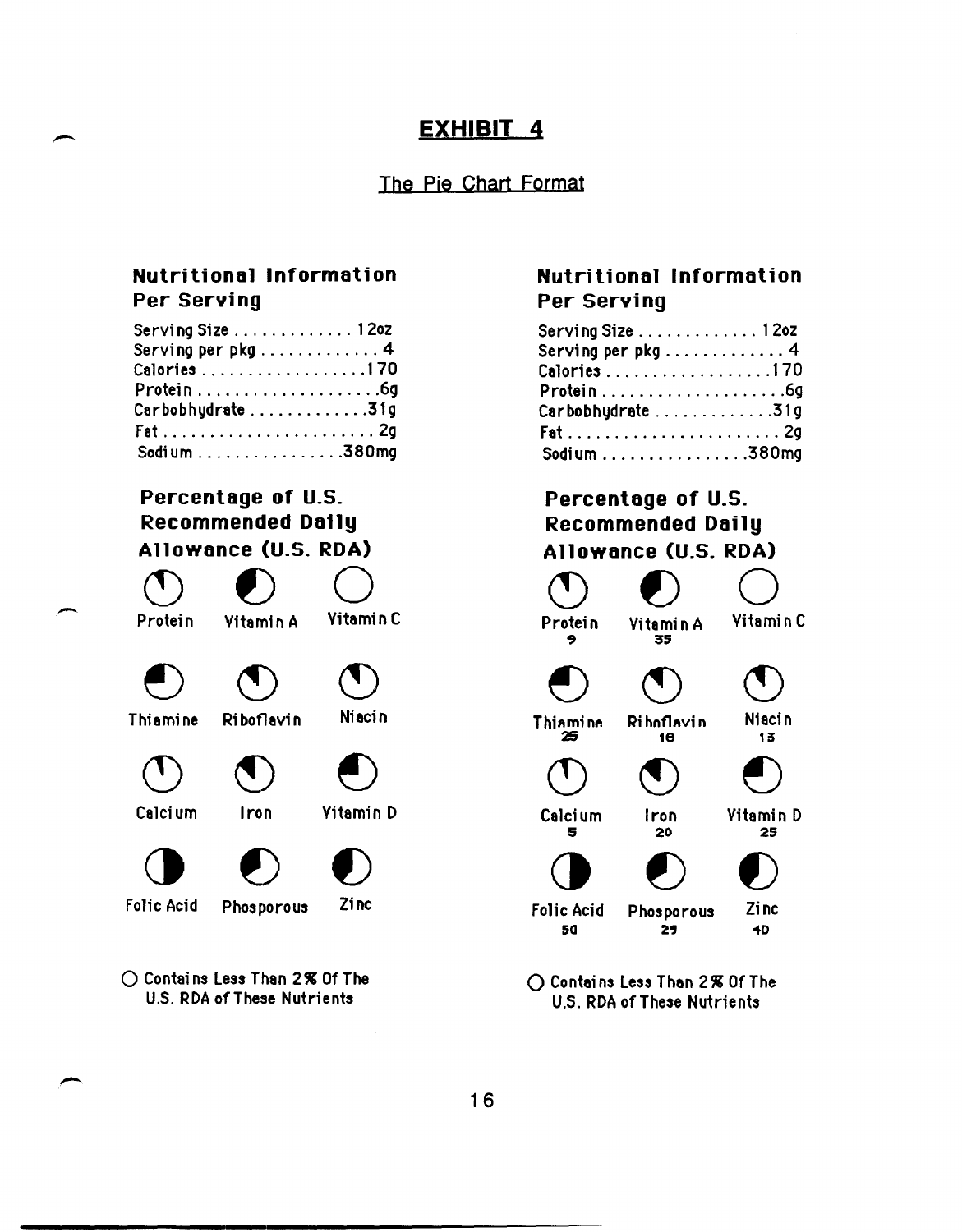### The Descending Pie Chart Format

# **Nutritional Information Per Serving**

| Serving Size $\dots\dots\dots\dots$ 12oz               |  |
|--------------------------------------------------------|--|
| Serving per $pkg$ 4                                    |  |
| Calories 170                                           |  |
| $Protein \ldots \ldots \ldots \ldots \ldots \ldots 69$ |  |
| Carbobhydrate31g                                       |  |
|                                                        |  |
| Sodium 380mg                                           |  |

# **Percentage of** U.S. **Recommended Daily Allowance** (U.S. **ROA)**



 $\bigcap$  Contains Less Than 2% Of The U.S. RDA of These Nutrients

## **Nutritional Information Per Serving**

| Serving Size $\dots \dots \dots \dots 12$ 02            |  |
|---------------------------------------------------------|--|
| Serving per pkg4                                        |  |
| Calories 170                                            |  |
| $Protein \ldots \ldots \ldots \ldots \ldots \ldots .6g$ |  |
| Carbobhydrate31g                                        |  |
|                                                         |  |
| Sodium 380mg                                            |  |

# **Percentage of** U.S. **Recommended Oai 1 y Allowance** (U.S. **ROA)**



 $\bigcap$  Contains Less Than 2% Of The U.S. RDA of These Nutrients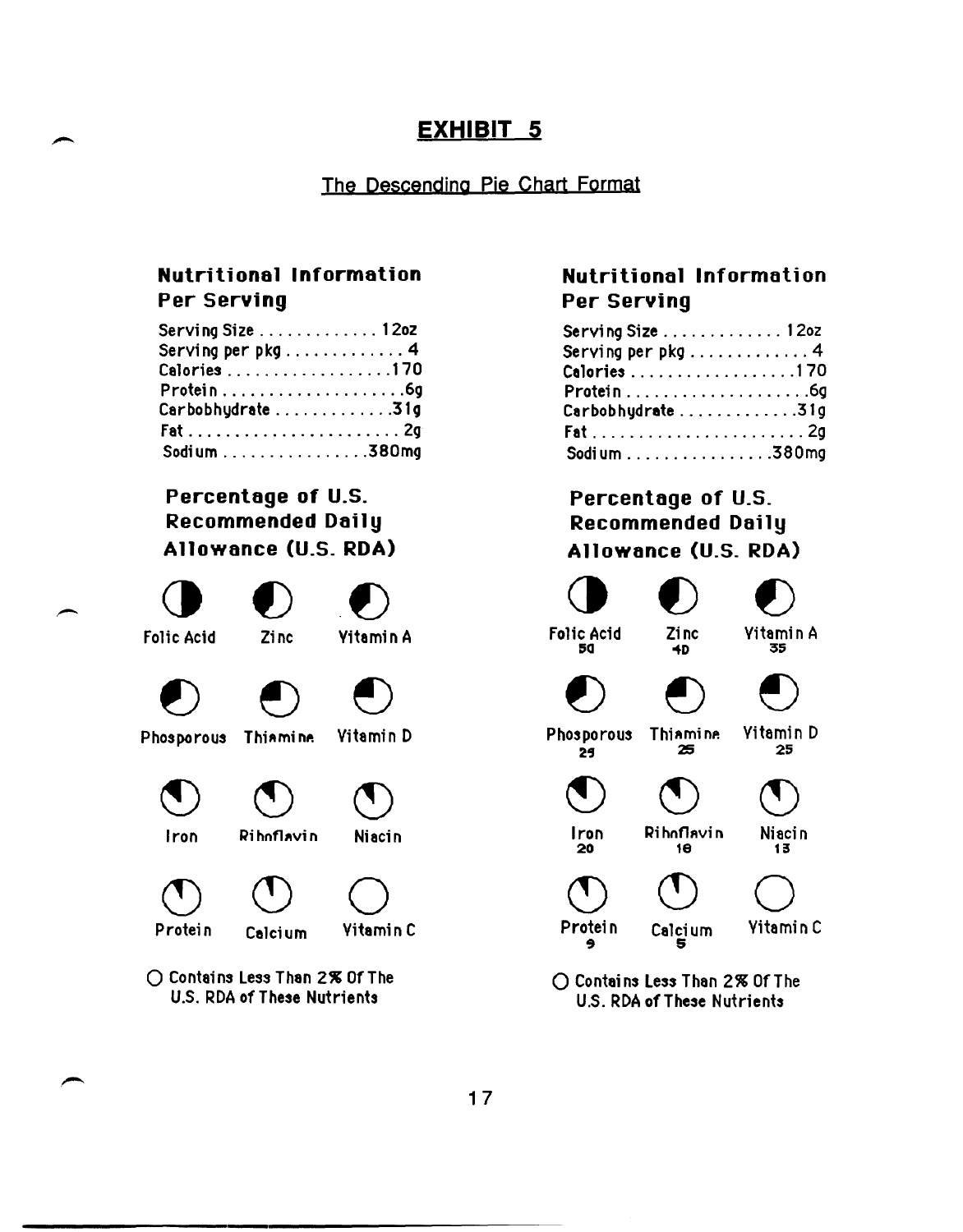### The Rating Format

The number of dots filled in the format of the rating will be representative of the percentage of U.S. RDA is present of a certain nutrient. Again four representations will be provided: rating, rating with percentages expressed in number form, descending order rating, descending order rating with percentages expressed in number form.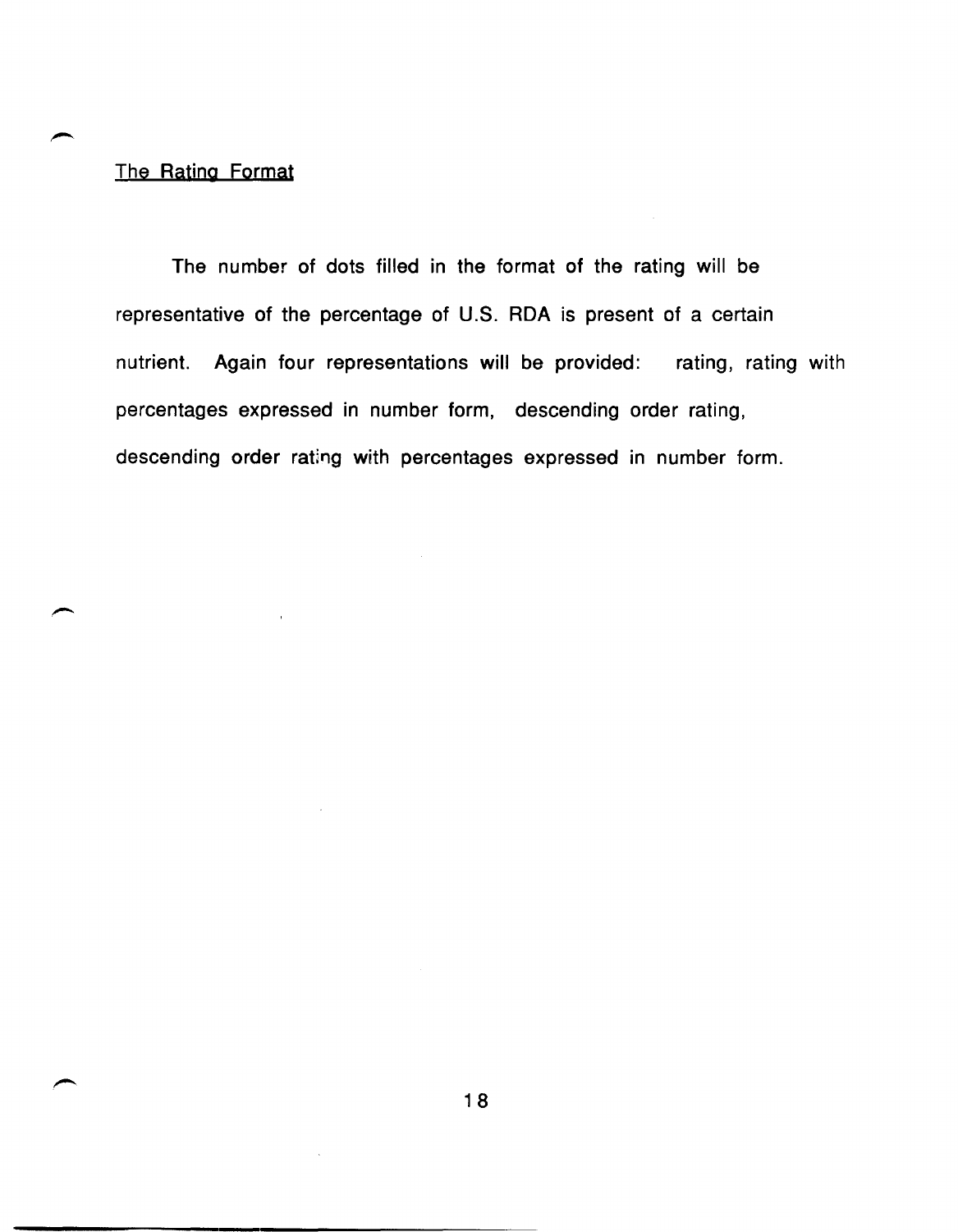#### The Rating Format

## **Nutritional Information Per Serving**

| Serving Size $\dots \dots \dots \dots 12$ oz            |  |
|---------------------------------------------------------|--|
|                                                         |  |
| Calories170                                             |  |
| $Protein \ldots \ldots \ldots \ldots \ldots \ldots .6g$ |  |
| Carbobhydrate31g                                        |  |
|                                                         |  |
| Sodium 380mg                                            |  |

## Percentage of U.S. **Recommended Daily** Allowance (U.S. RDA)



Contains Less Than 2% Of The U.S. RDA of These Nutrients

### **Nutritional Information** Per Serving

| Serving Size 1 2oz                               |  |
|--------------------------------------------------|--|
| Serving per p $kg \ldots \ldots \ldots \ldots 4$ |  |
| Calories 1 70                                    |  |
|                                                  |  |
| Carbobhydrate31g                                 |  |
|                                                  |  |
| Sodium 380mg                                     |  |

# Percentage of U.S. **Recommended Daily** Allowance (U.S. RDA)



• Contains Less Than 2% Of The U.S. RDA of These Nutrients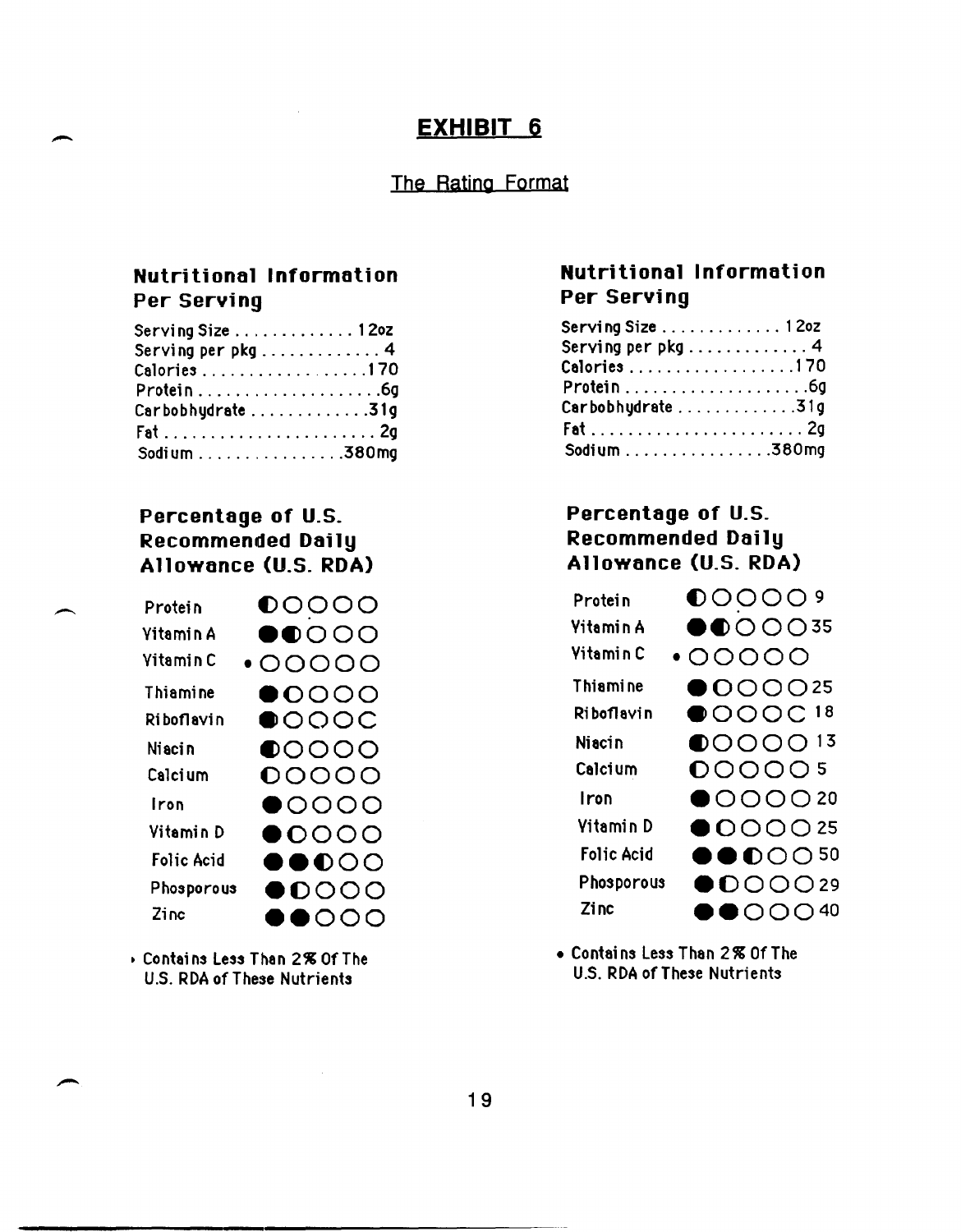# EXHIBIT<sub>7</sub>

## The Descending Rating Format

# **Nutritional Information** Per Serving

| $S$ erving Size $\dots\dots\dots\dots$ 12oz                    |  |
|----------------------------------------------------------------|--|
| Serving per pkg 4                                              |  |
| Calories 170                                                   |  |
| Protein $\ldots \ldots \ldots \ldots \ldots \ldots \ldots$ .69 |  |
| Carbobhydrate31g                                               |  |
|                                                                |  |
| Sodium 380mg                                                   |  |

# Percentage of U.S. Recommended Daily Allowance (U.S. RDA)

| Folic Acid       | $\bullet\bullet\circ\circ\circ$     |
|------------------|-------------------------------------|
| Zinc             | $\bullet$ $\bullet$ $\circ$ $\circ$ |
| Vitamin A        | $\bullet$ $\circ$ $\circ$ $\circ$   |
| Phosporous       | $\bullet$ 0000                      |
| Thiamine         | $\bullet$ 0000                      |
| Vitamin D        | $\bullet$ 0000                      |
| Iron             | $\bullet$ 0000                      |
| Riboflavin       | $\bullet$ 0000                      |
| <b>Niacin</b>    | $\bigcirc$ 0000                     |
| Protein          | $\mathbf{0}$ 0000                   |
| Calcium          | 00000                               |
| <b>Yitamin C</b> | 00000                               |

• Contains Less Than 2% Of The U.S. RDA of These Nutrients

# **Nutritional Information** Per Serving

| Serving Size $\dots\dots\dots\dots$ 120z |  |
|------------------------------------------|--|
| Serving per pkg 4                        |  |
| Calories 170                             |  |
|                                          |  |
| Carbobhydrate 31g                        |  |
|                                          |  |
| Sodium 380mg                             |  |

# Percentage of U.S. Recommended Daily Allowance (U.S. RDA)

| <b>Folic Acid</b> | $\bullet\bullet$ 0 0 0 50                           |
|-------------------|-----------------------------------------------------|
|                   |                                                     |
| Zi nc             | $\bullet$ $\bullet$ $\circ$ $\circ$ $\circ$ $^{40}$ |
| Vitamin A         | $\bigcirc$ O O O 35                                 |
| Phosporous        | $\bigcirc$ DOOO29                                   |
| <b>Thiamine</b>   | $\bigcirc$ OOO25                                    |
| Vitamin D         | $\bigcirc$ OOO 25                                   |
| Iron              | $\bigcirc$ OOO 20                                   |
| Riboflavin        | $\bigcirc$ OOOC18                                   |
| Niaci n           | $\bigcirc$ OOO 13                                   |
| Protein           | $\bigcirc$ OOOO 9                                   |
| Calcium           | 000005                                              |
| Vitamin C         | $\cdot$ 00000                                       |

• Contains Less Than 2% Of The U.S. RDA of These Nutrients